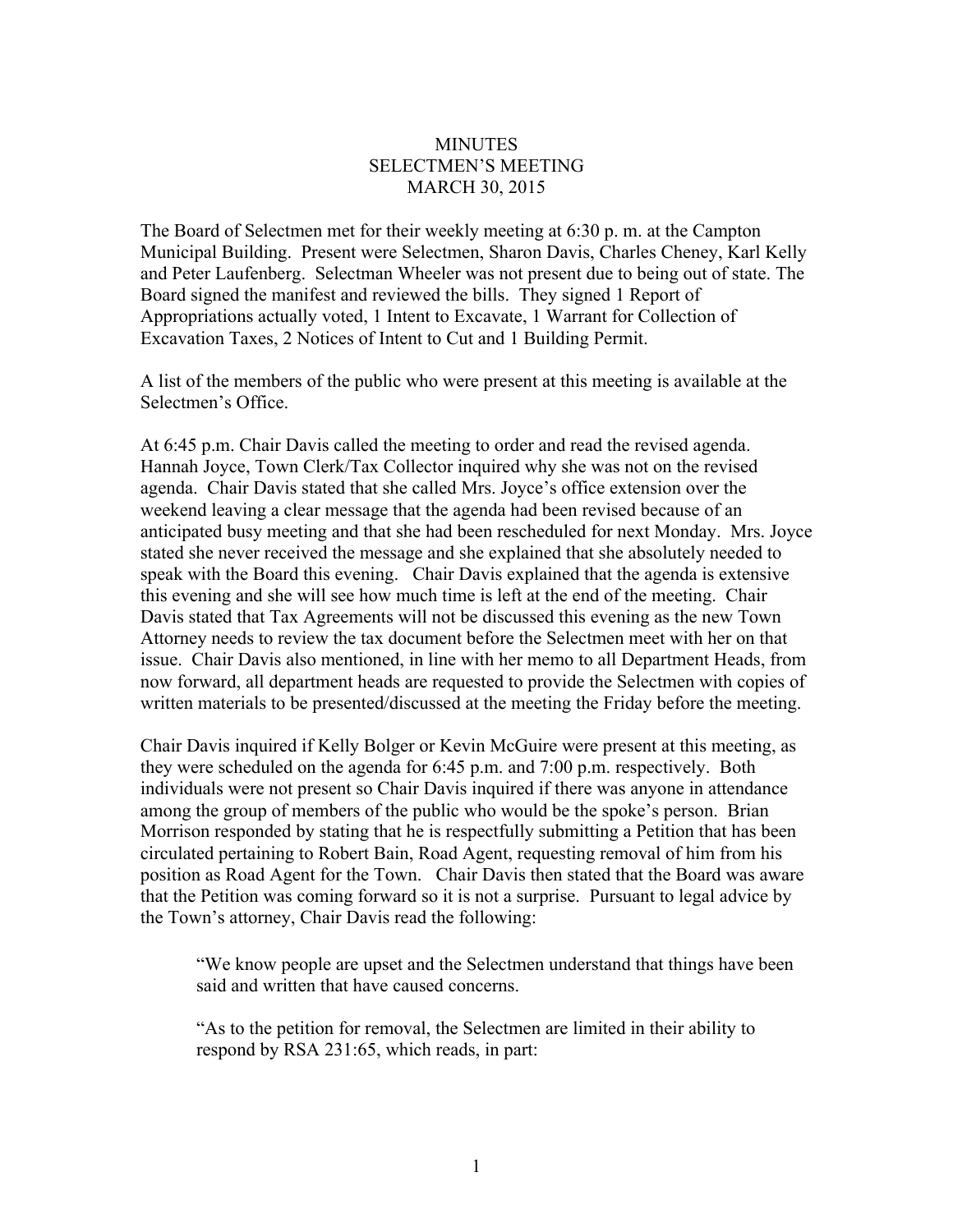'If any highway agent shall intentionally or deliberately refuse or neglect to comply with lawful instructions of the selectmen, or shall intentionally or deliberately refuse or neglect to carry out the duties prescribed by law for highway agents after written request by the selectmen, the selectmen may remove such agent from office.'

"It should also be noted that under RSA 98-E:1, Freedom of Expression, reads in part: 'A person employed as a public employee in any capacity shall have a full right to publicly discuss and give opinions as an individual on all matters concerning any government entity and its policies.'

"Certainly, the Selectmen take very seriously the diverse views of the current situation and will be considering what action they may and should take in the matter and will respond as publicly as we are able in accordance with the privacy rights and requirements of the right-to-know law and other NH statutes.

"In the meantime, the Selectmen suggest that all those involved consider how their statements and actions affect the public interest that is the hallmark by which the town should be acting.

"While the Town cannot control or prohibit speech by public employees or the public, the Town will be considering looking at adopting a policy on public comments."

Chair Davis further explained that legal counsel has advised that the Board cannot take any action because there have been no violations. Chair Davis encouraged everyone involved, in the best interest of the Town, to move forward and work together.

Some members of the public still expressed their dissatisfaction as they felt the posting was threatening and some expressed that they felt the Board was "sweeping it under the rug". Other members of the public inquired if anything can be done. Chair Davis expressed that the posting was done in very poor taste, but did not constitute a threat. It was a mistake and now it is time to move on and support our Town employees. Chair Davis informed the public that any decisions pertaining to this issue will be made in Non Public and the results cannot be revealed to the public as it is a personnel matter. At this point, Chair Davis expressed that the Board has to move on with the agenda of the meeting.

At 6:55 p.m. Chair Davis called on Kelly Bolger to give an update on the Emergency Operation Center (EOC). Mr. Bolger informed the Board that all the equipment is installed and training session will be scheduled when May Brosseau returns from vacation.

Mr. Bolger also informed the Board that he has been in contact with the Red Cross and the Red Cross can provide a truck on the site which will supply ready to eat meals and cots to support the EOC. There would be no cost to the Town and the Red Cross would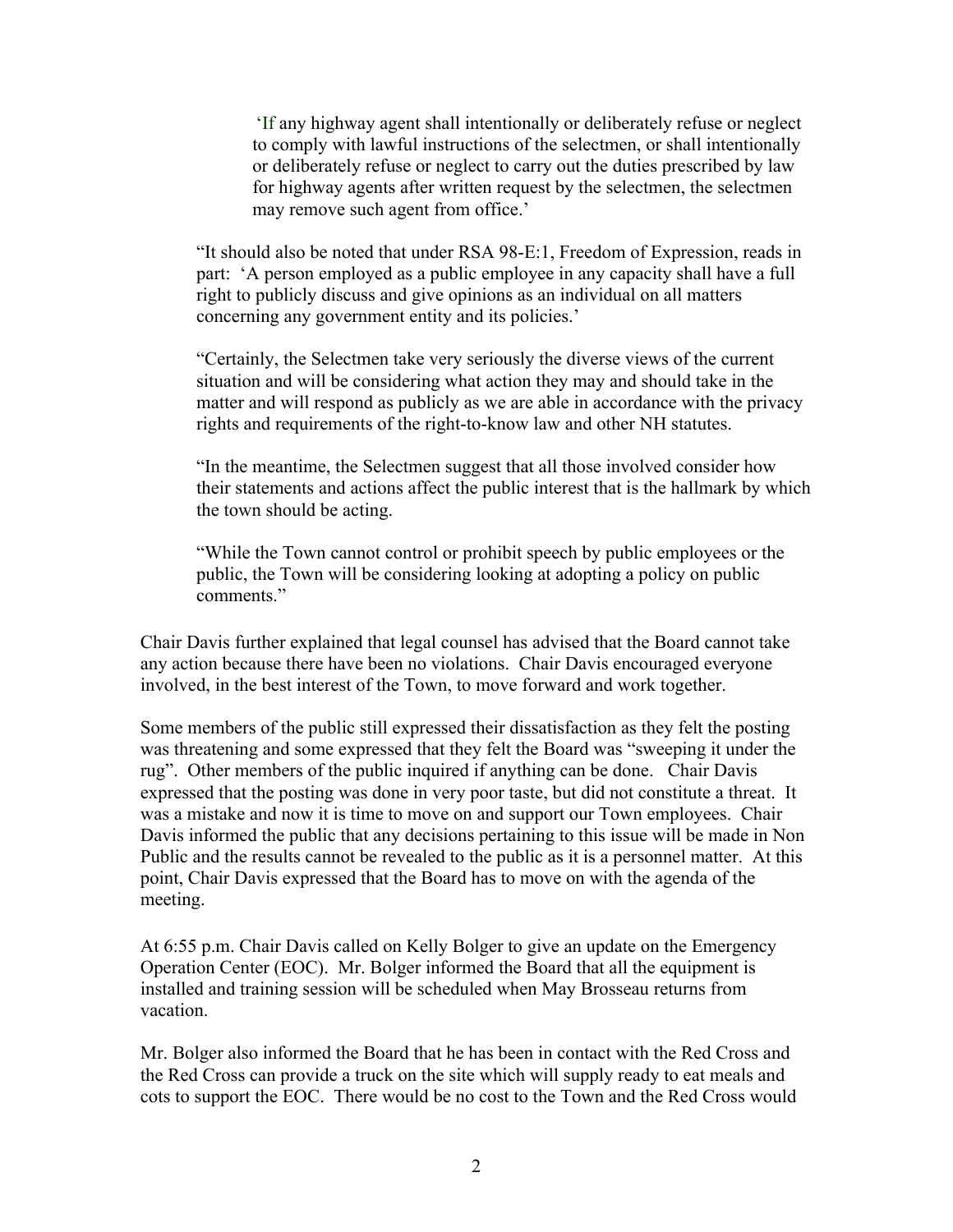maintain the supplies (being checked once a week), and all the Town has to do is provide the place to park the vehicle. Otherwise, the Town would have to go to Littleton or Conway to acquire supplies. When asked where Mr. Bolger had in mind to park this vehicle, and he replied that the very back corner (right hand side of the Municipal Building) would be a sufficient area to park the vehicle. After discussion by the Board, the Board concurred to park the Red Cross vehicle at the Municipal Building.

Mr. Bolger inquired about appointing a Deputy Emergency Management Director and he felt in doing so it would be in the best interest of the Town. He explained that Ron Reynolds has been very instrumental volunteering his services for GIS projects in the Selectmen's Office and he is very knowledgeable in the field of technology and he has expressed an interest in becoming the Deputy Emergency Management Director. Mr. Bolger expressed that the position is strictly on a volunteer basis and Mr. Reynolds is aware of this fact. Mr. Bolger asked the Board to appoint Mr. Reynolds. The Board inquired if there were any other interested parties. Mr. Bolger confirmed there were none. After discussion, the Board agreed to post the position and Chair Davis recommended it be advertised as a 100% volunteer position and the candidate will need to have extensive technical and GIS skills.

Mr. Bolger also informed the Board that the Emergency Operation Manual has been completed. Mr. Bolger stated that he hasn't had time to review the entire manual; however, he noted there were maps (created by the Forestry Service) indicating the path of flooding in the event the Campton Dam breached. Mr. Bolger expressed concern (along with the Forestry Service) of the possibility of the dam breaching. Selectman Cheney mentioned work that had been done on the dam and he would be interested in inviting the Forestry Service to speak with the Board with their thoughts and concerns. Mr. Bolger expressed the need for communication with Waterville Valley if they have to release water. Selectman Cheney indicated that he has a CD of a report from the State regarding the Corcoran Dam and Mr. Bolger expressed an interest in seeing the CD. The Board thanked Mr. Bolger for coming to present his update and concerns.

At 7:07 p.m. Chair Davis called on Kevin McGuire, Campton/Thornton Transfer Station Manager regarding Transfer Station equipment. Mr. McGuire informed the Board that the backhoe presently being used is 25 years old and he has been looking for a couple of months to get some prices for its replacement. Selectman Cheney inquired if the backhoe was mentioned during the budgeting process. It was confirmed that it had been. Ann Marie indicated that Campton's Capital Reserve Fund has \$130,000.00 in it and Mr. McGuire stated Thornton has \$29,000.00 set aside. Given these figures and each Town's percentage rate of the budget, \$84,000.00 would be the maximum amount to pay. Mr. McGuire expressed that he did not believe the cost would be that much with the trade in of the old backhoe.

Mr. McGuire informed the Board that he has a new, larger dumpster which saves on hauling fees as he doesn't have to haul as often. He only has to haul once a week now and the hauling fee is \$370.00 per haul. Selectman Laufenberg inquired about the paving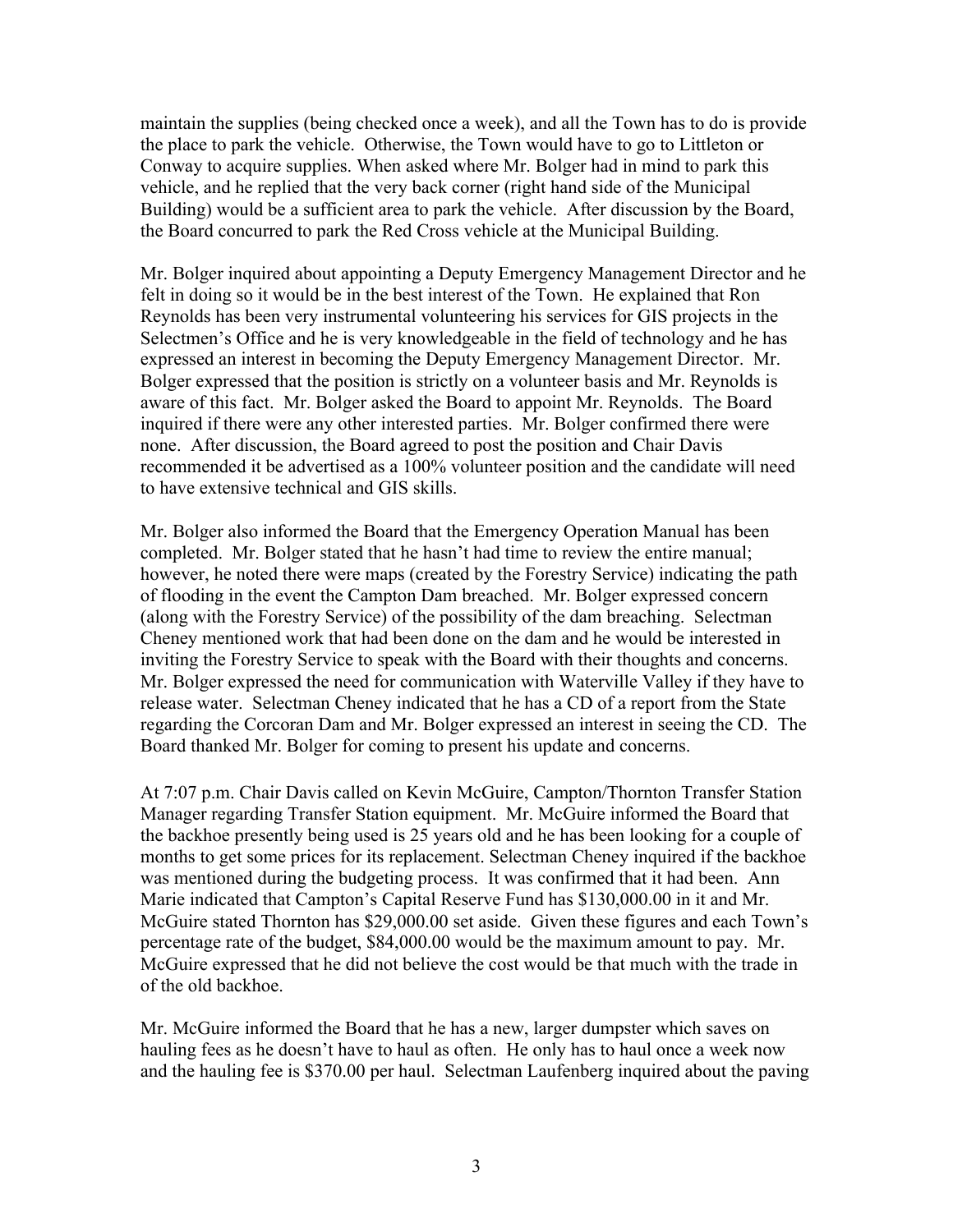project. Mr. McGuire stated it is not a dead issue at this point and he is still working on it.

Ann Marie informed the Board that Mr. McGuire is picking up the cardboard from the Municipal Building and this saves room in the dumpster at the Municipal Building and can be recycled. The Board then thanked Mr. McGuire for presenting his update.

Chair Davis then called on Selectman Cheney who made a Motion to go into Non Public Session under RSA 91-A: 3, ll(c) regarding a personnel matter. The Motion was seconded by Selectman Laufenberg and with a roll call vote: Selectman Davis – aye, Selectman Kelly – aye, Selectman Laufenberg – aye and Selectman Cheney – aye, the Board went into Non Public Session at 7:15 p.m. The Board came out of Non Public Session at 7:30 p.m.

Chair Davis continued the public meeting and called on Selectman Laufenberg who made a Motion to seal the Non Public Minutes. The Motion was seconded by Selectman Cheney and with a roll call vote: Selectman Kelly – aye, Selectman Davis – aye, Selectman Laufenberg – aye, and Selectman Cheney – aye, the Non Public Minutes were sealed.

Chair Davis then called on Hannah Joyce, Town Clerk/Tax Collector regarding her concerns on the budget cuts. Mrs. Joyce distributed to the Board some auctioneering service documents for the Board to review and she mentioned the service might save the Town some money. Mrs. Joyce also distributed to the Board and Ann Marie updates on individuals who presently have tax agreements.

On the matter of the budget, Mrs. Joyce informed the Board that she will fully comply with her obligations to the Town in her position as Town Clerk/Tax Collector; however she was never approached by the Board informing her of her cut in compensation in the amount of \$2,500.00. She learned of this cut by reading the Selectmen's Meeting Minutes. Selectman Laufenberg stated that on behalf of the board he wanted to apologize for not informing her of the change prior to her receiving the minutes. He further explained that with the changes made in the budget the same night that changes were made in officers of the Board for the coming year it got overlooked. Mrs. Joyce informed the Board that she had tightened her budget as much as she could and the Board agreed on her proposed salary (not hourly) during the budget process. Chair Davis informed Mrs. Joyce that it was recommended by Attorney Walter Mitchell to do the hourly rate rather than salary and he drafted a sample Warrant Article (Chair Davis read the Warrant Article this evening) which he recommended delaying until next year even though the Board wanted to go forward with a salaried position. Mrs. Joyce requested a copy of the drafted Warrant Article. Mrs. Joyce also inquired as to who recommended 100 hours of overtime compensation and Chair Davis informed her that the Town Administrator made the recommendation. Mrs. Joyce proceeded to give calculations on her used overtime hours and expressed that 100 hours was not sufficient based on what she has already used and the fact that she stated that she works an average of 3 hours of overtime a week. Chair Davis advised that the Board will be reviewing  $1<sup>st</sup>$  quarter figures at its next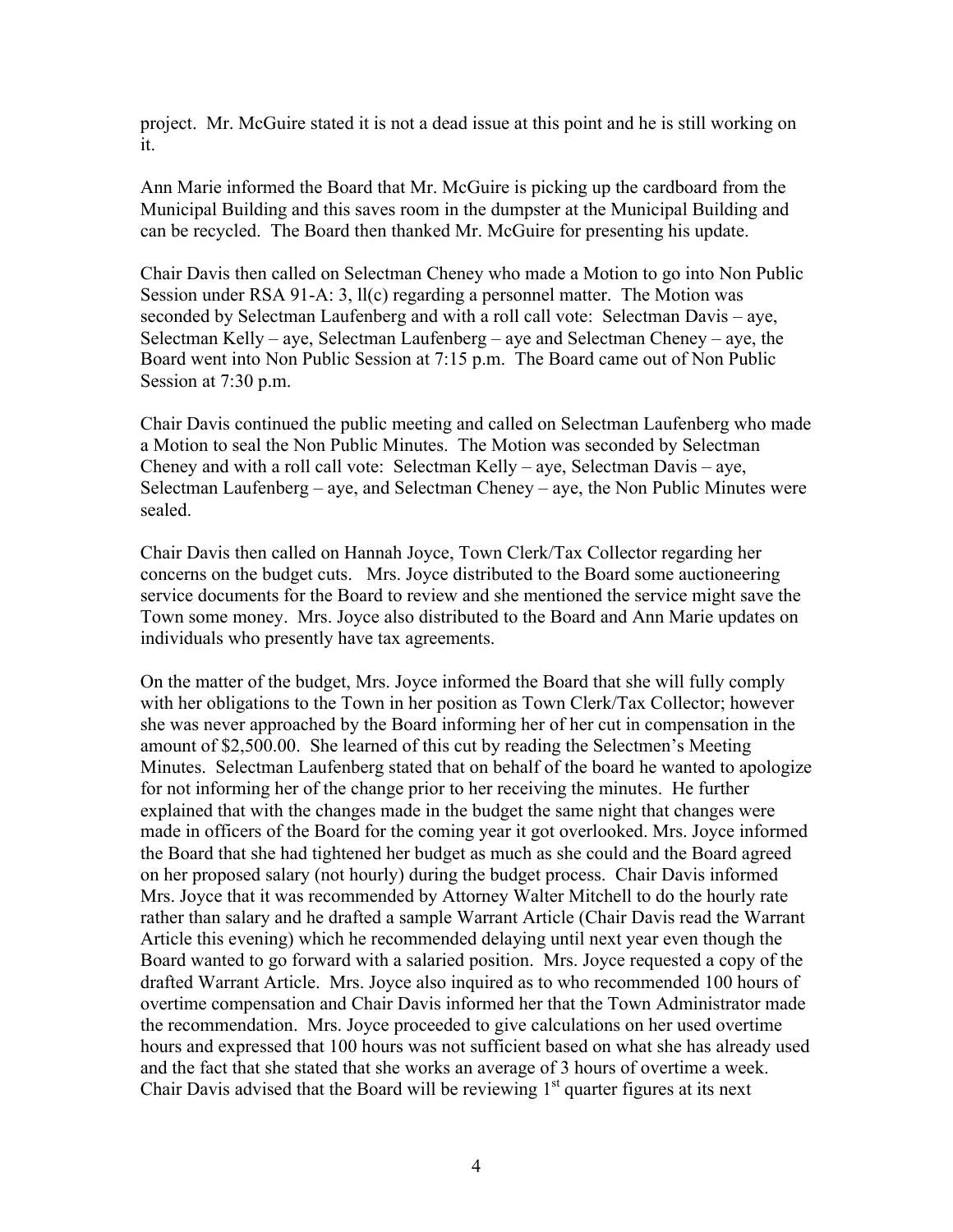meeting and Mrs. Joyce is more than welcome to attend. Mrs. Joyce also inquired as to how the Board arrived at cutting her wages \$2,500.00. Ann Marie explained the hourly figure and the method used to estimate the 100 hours overtime. Chair Davis advised Mrs. Joyce that she could have gotten the information from Ann Marie during any work day at any time and she did not have to wait to attend a Selectmen's meeting. Mrs. Joyce reiterated that she will fully comply with her statutory obligations in her position, but her services offered will be affected the most.

There being no further business that was agreed upon to be discussed with Mrs. Joyce this evening, Chair Davis called for approval of the Minutes and Non Public Minutes of the March 23, 2015 meeting. After revisions were reviewed that were made by Chair Davis, Selectman Laufenberg made a Motion to approve the revised Minutes and to approve the Non Public Minutes as written. The Motion was seconded by Selectmen Cheney and the Minutes were unanimously approved as revised and the Non Public Minutes were unanimously approved as written.

Chair Davis then called on Ann Marie to review correspondence. Ann Marie indicated that the NH DOT sent a confirmation that the Blair Bridge project has been closed by the State and that the records should be kept for at least three years from the final voucher date of March 2, 2015.

Attorney Spector-Morgan sent a copy of Stipulation for Final Settlement regarding the Town of Campton v. Godard, et al. The final disbursement of funds in the amount of \$516.00 was agreed upon to be disbursed to the mortgage holder.

The NH Department of Administrative Services Surplus Distribution Section sent an Application regarding Federal Surplus Property and appointing a designated applicant. Ann Marie inquired if Selectman Kelly would be interested in being the designated applicant to view surplus properties for the Town for possible purchasing. Selectman Kelly agreed.

Attorney Daniel Crean sent a notice regarding a scheduled seminar pertaining to Rightto-Know Law in New Hampshire, on April 7, 2015, between 2:00 p.m. and 4:00 p.m., at NH Municipal Association Offices, 25 Triangle Park Drive, Concord. Deadline to register is March 31, 2015.

Fire Chief Defosses sent notice that a purchase order for the air packs will be completed soon and he wanted to give a heads up as it will be a sizeable amount and the amount will be due in 30 days.

Ann Marie indicated that in seeking propane and oil quotes, she discovered that the propane tanks at the Municipal Building are owned by AmeriGas.

Ann Marie indicated that Becket School applied for a Site Plan Review this week. Ann Marie also mentioned that Becket School requested an A-9 application for tax exemption purposes, but presently, the application has not been filed with the Selectmen's Office